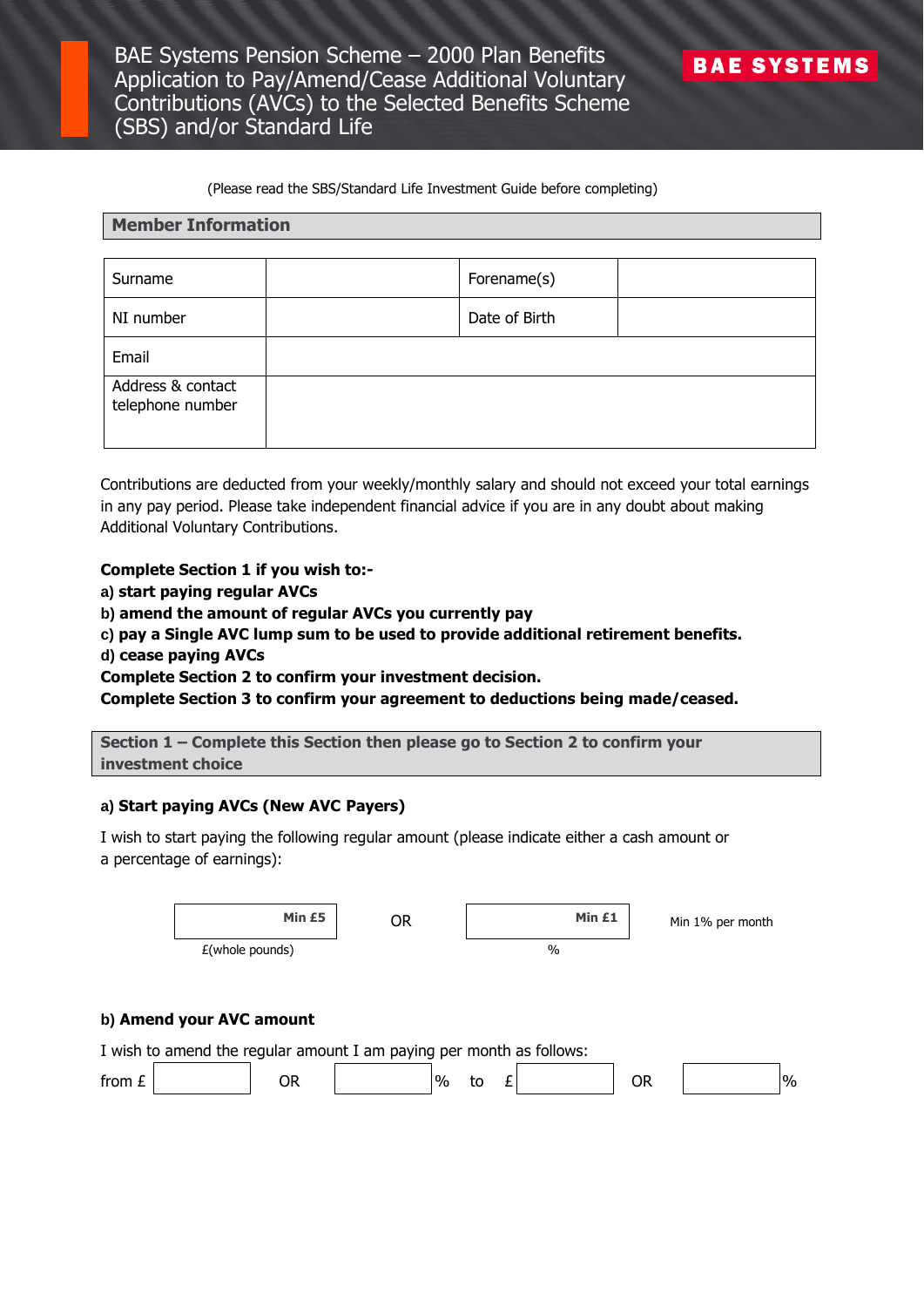## **c) Single AVC Lump Sum Payment**

I wish to make a Single AVC Lump Sum payment of

Unless you provide a cheque, which should be no more than your gross earnings less deductions, the one-off payment will be deducted from your salary and should not exceed your total earnings in any pay period.

## **Now go to Section 2 and confirm your investment choice**

## **d) Cease paying AVCs**

Tick the box if you wish to stop paying AVCs to Standard Life

Tick the box if you wish to stop paying AVCs to Selected Benefits Scheme

# **Now go to Section 2 and confirm your investment choice**

**Section 2 -Your investment choice**

## **Existing AVC members**

If you are an existing AVC member amending / ceasing payments and/or making a one-off contribution, and you do not wish to amend your current investment choice, then there is no need to complete this investment choice section. Please note that whilst you can transfer any SBS funds into Standard Life AVC funds, it is not permitted for members to transfer their Standard Life AVC funds into the SBS funds

## **New AVC members**

Please complete this section to advise how your Additional Voluntary Contributions are to be invested with the Selected Benefit Scheme (SBS)/Standard Life until further notice.

## **IF YOU DO NOT INDICATE A CHOICE OF INVESTMENT(S), YOUR ADDITIONAL VOLUNTARY CONTRIBUTIONS WILL BE INVESTED IN THE SBS.**

|  |  |  | SECTION A – To be completed in ALL cases |  |
|--|--|--|------------------------------------------|--|
|--|--|--|------------------------------------------|--|

Complete this section to advise how your AVCs are to be invested with Standard Life or SBS until further notice. **Choose one of a), b), c) or d) below.**

I wish my AVCs to be invested in:

| a) the Cash Lifestyle Investment Profile with Standard Life     |              |
|-----------------------------------------------------------------|--------------|
| b) the Flexible Lifestyle Investment Profile with Standard Life | $\mathbf{L}$ |
| c) the Annuity Lifestyle Investment Profile with Standard Life  |              |

## **Lifestyle Investment Profile notes:**

Selection of the Lifestyle Profile covers your entire contribution: it is not possible to combine the Profile with any of the available stand alone funds. The only exception to this rule is for members who were With Profits contributors prior to 1 February 2011. If you fall into this category, you may combine the Profile with a With Profits fund contribution.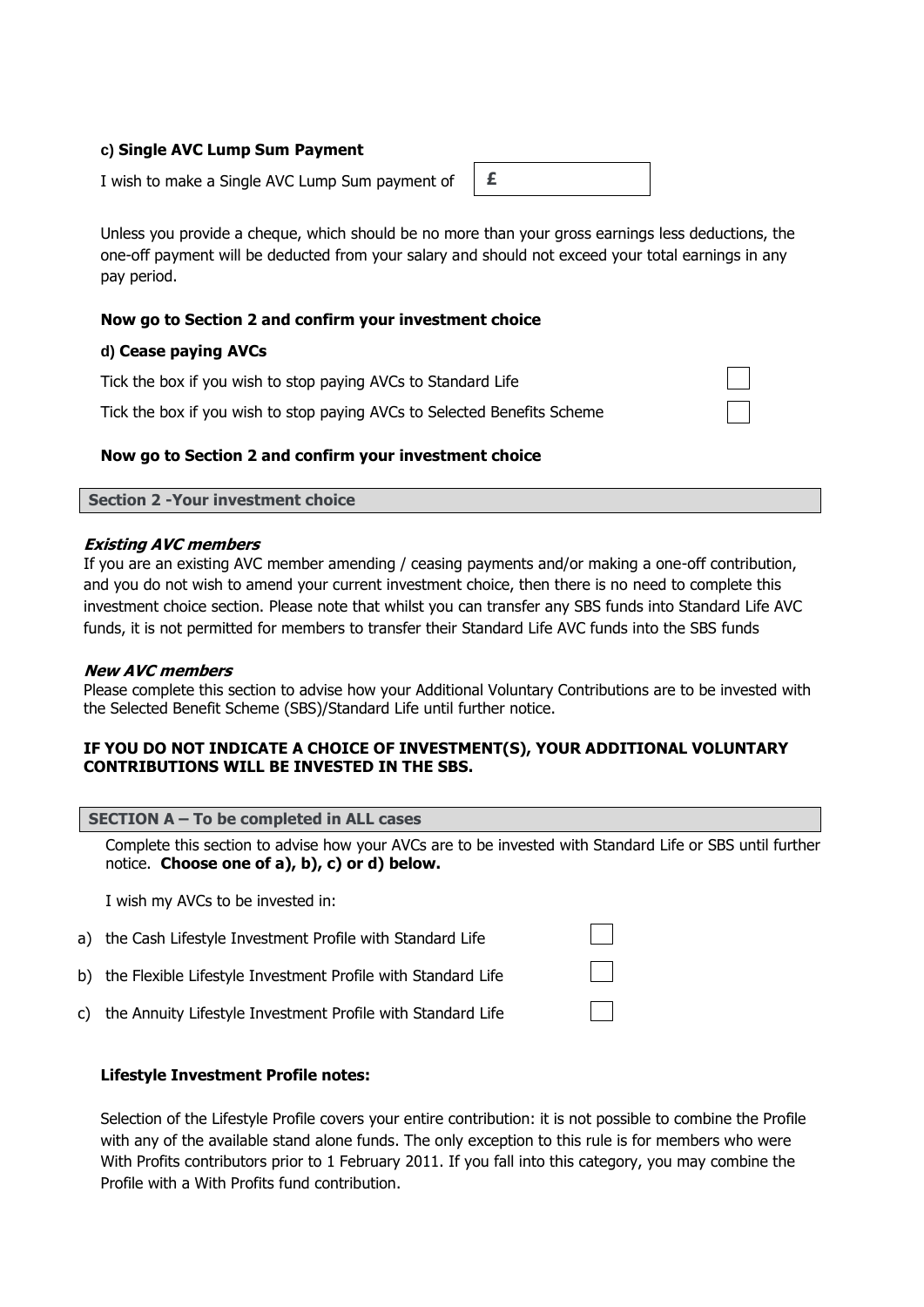When selecting the Lifestyle Profile, you may nominate a Target Retirement Age, which is earlier than the Plan's Normal Retirement Date. The Lifestyle investment strategy will then commence the switching process (see the Standard Life Investment Choices Guide) 15 years from your nominated age. The Trustees will treat any information provided in relation to Target Retirement Age with utmost confidentiality. You need only specify a Target Retirement Age if other than age 65.

I wish my Target Retirement Age for the purposes of the Lifestyle Investment Strategy to be age

d) I do not wish to invest in a Lifestyle Investment Profile and instead wish my AVCs to be invested as set out in Sections B and C (including investment in SBS)

You may wish to consider taking independent financial advice prior to completing this form. If you need financial advice you will find information about Independent Financial Advisers in your area on [www.unbiased.co.uk](http://www.unbiased.co.uk/)

|  |  | SECTION $B$ – Only to be completed if you ticked box (d) above |  |
|--|--|----------------------------------------------------------------|--|
|--|--|----------------------------------------------------------------|--|

If you completed d) above you must now complete one of 1), 2) or 3) below and then complete the table in Section C below detailing your fund choices.

I wish the fund choices indicated in the table below to apply to:

1) my future contributions only

2) my existing AVC fund only

3) all my AVC funds including future contributions

Please note that funds move in different ways and can go up as well as down and therefore the percentages you choose to invest now may not continue to be the same percentages in the future. I wish the investment to be on the basis specified overleaf.